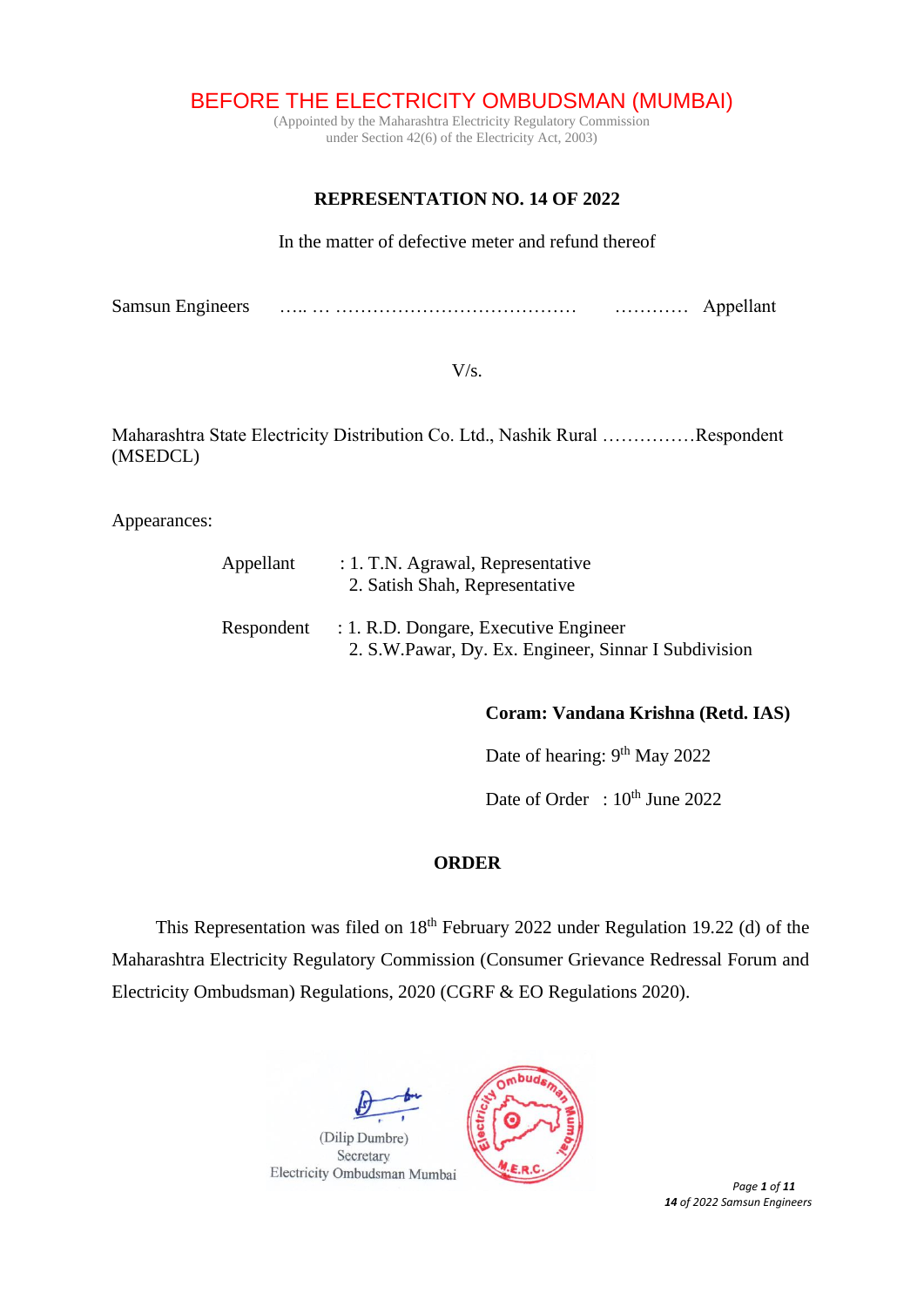#### **Preamble**

The Appellant had initially filed his grievance with the Internal Complaint Redressal Cell (ICRC) on 20.08.2021, however, there was no response, and therefore the Appellant approached Consumer Grievance Redressal Forum, Nashik (the Forum) on 17.11.2021. However, the Forum not being operational due to vacancy of Chairperson and Independent Member, the grievance could not be heard for more than 60 days. Hence, the Appellant, filed this Representation under Regulation 19.22 (d) of CGRF & EO Regulations 2020.

2. The Appellant stated in its Representation in brief as under: -

### **A. Prelude:**

- i. The Appellant is a LT consumer (No. 076048011329) from 05.10.2009 with Contract Demand (CD) of 15.66 KVA and Sanctioned Load (SL) of 21 KW at Plot No. B78, MIDC Malegaon, Sinnar, Nashik. The Appellant conducts business of manufacturing of engineering components of CNC machines, having steady consumption of power in terms of KWH and KVA demand.
- ii. When the Appellant compared its power consumption with similar factories, it was observed that its power consumption was on the higher side. Hence, the Appellant decided to get the energy meter tested in MSEDCL laboratory. Accordingly, the Appellant requested the Respondent on 29.01.2021 for testing of the meter. On payment of testing charges of Rs.1038/- on 11.02.2021, the LT meter bearing Sr. No. MSE38070 (Secure make, 50/5A Capacity) was tested by MSEDCL at Panchak, Nashik Road Laboratory on 26.02.2021 and it was found that the meter was fast by 68.35%.
- iii. Accordingly, the Appellant submitted their claim letter to MSEDCL, Sinnar-I subdivision on 01.03.2021 for refund of the excess amount collected of Rs.7,74,583/- (now reworked to Rs.7,77,048/-) but so far, the Respondent has neither replied to their claim nor refunded the excess amount collected due to faulty meter which was fast by 68.35%.





 *Page 2 of 11 14 of 2022 Samsun Engineers*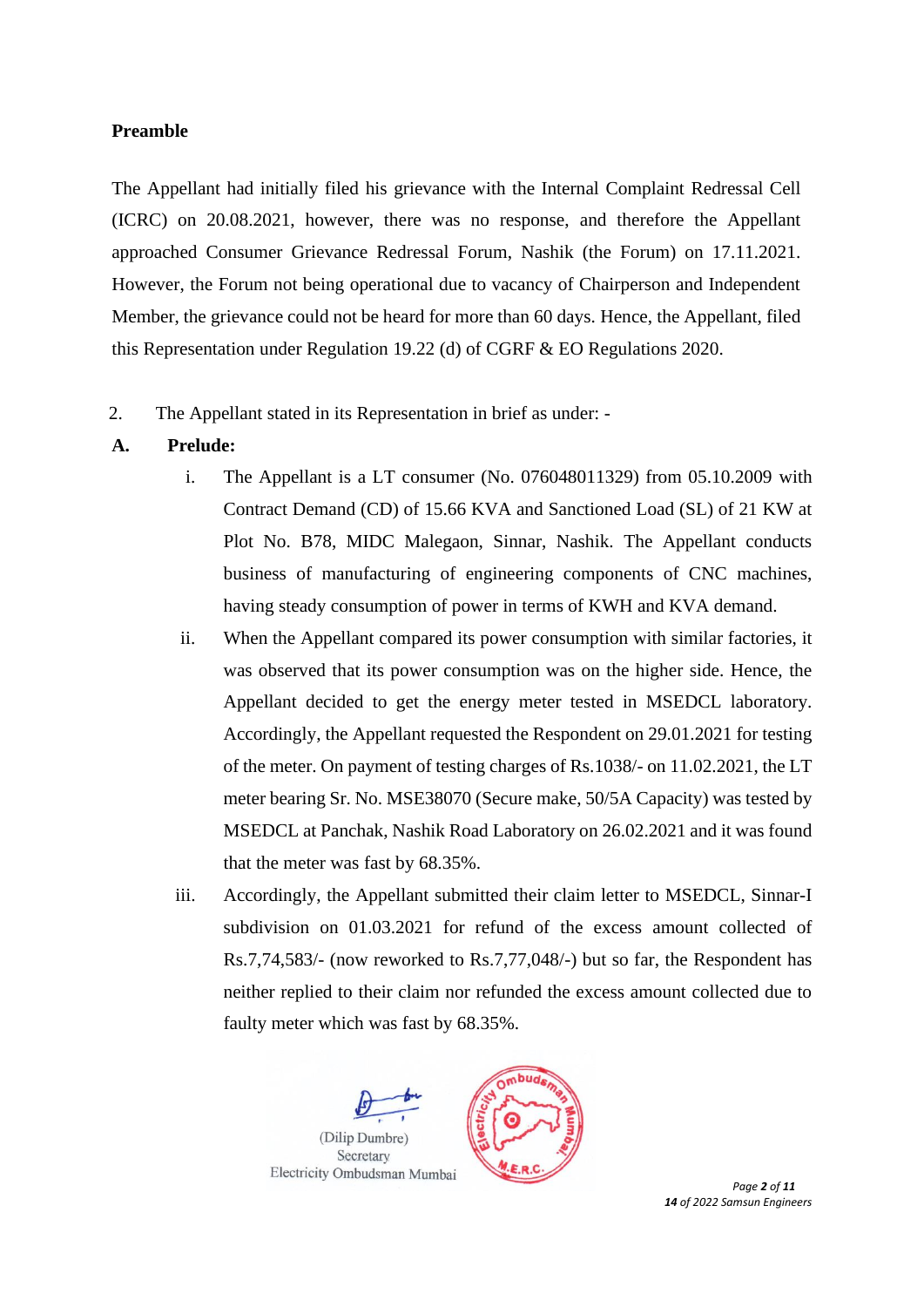- iv. The Appellant filed grievance application online on the Respondent's Web portal with the Internal Complaint Redressal System (ICRS) on 16.08.2021 and by letter on 20.08.2021, but the ICRS failed to give any decision for more than 2 months' period.
- v. Thereafter, the Appellant approached the Forum on 17.11.2021, however, the Forum also failed to give a decision within 60 days' period. Hence this grievance application is filed before the Electricity Ombudsman (Mumbai) for redressal of its grievance.

#### **B. Cause of Grievance:**

- i. As per the narration of the issue at Prelude, the Energy Meter (Sr. No. MSE38070) provided by the MSEDCL was defective and the meter was showing excess consumption by 68.35%.
- ii. Claim for refund of Excess Energy charges billed due to meter being fast by 68.35%, and Claim for Excess Fixed/Demand Charges:

The Meter (Sr. No. MSE38070) was in service from 05.10.2009 to 21.03.2021. The Meter recorded higher consumption by 68.35% than the actual consumption for the period from 05.10.2009 to 21.03.2021. However, considering the time limitation under the civil law, the Appellant has limited the claim to less than 3 years' period.

The CD was limited to 15.66 KVA but due to faulty meter, the demand was recorded as 68.35% higher than the actual demand. The meter recorded enhanced demand = 15.66 KVA x  $1.6835 = 26.36$  KVA. Under such situation when the Appellant used demand up to sanctioned value of 15.66 KVA, the actual recorded demand was higher by 68.35%, hence the Respondent applied higher tariff rate for slab more than 20 KW load, and also imposed penalty for exceeding contract demand, extra fixed charges paid.

Claim for Excess Energy charged by 68.35% and Claim for Excess Fixed/Demand Charges due to Fast meter is tabulated as below:





 *Page 3 of 11 14 of 2022 Samsun Engineers*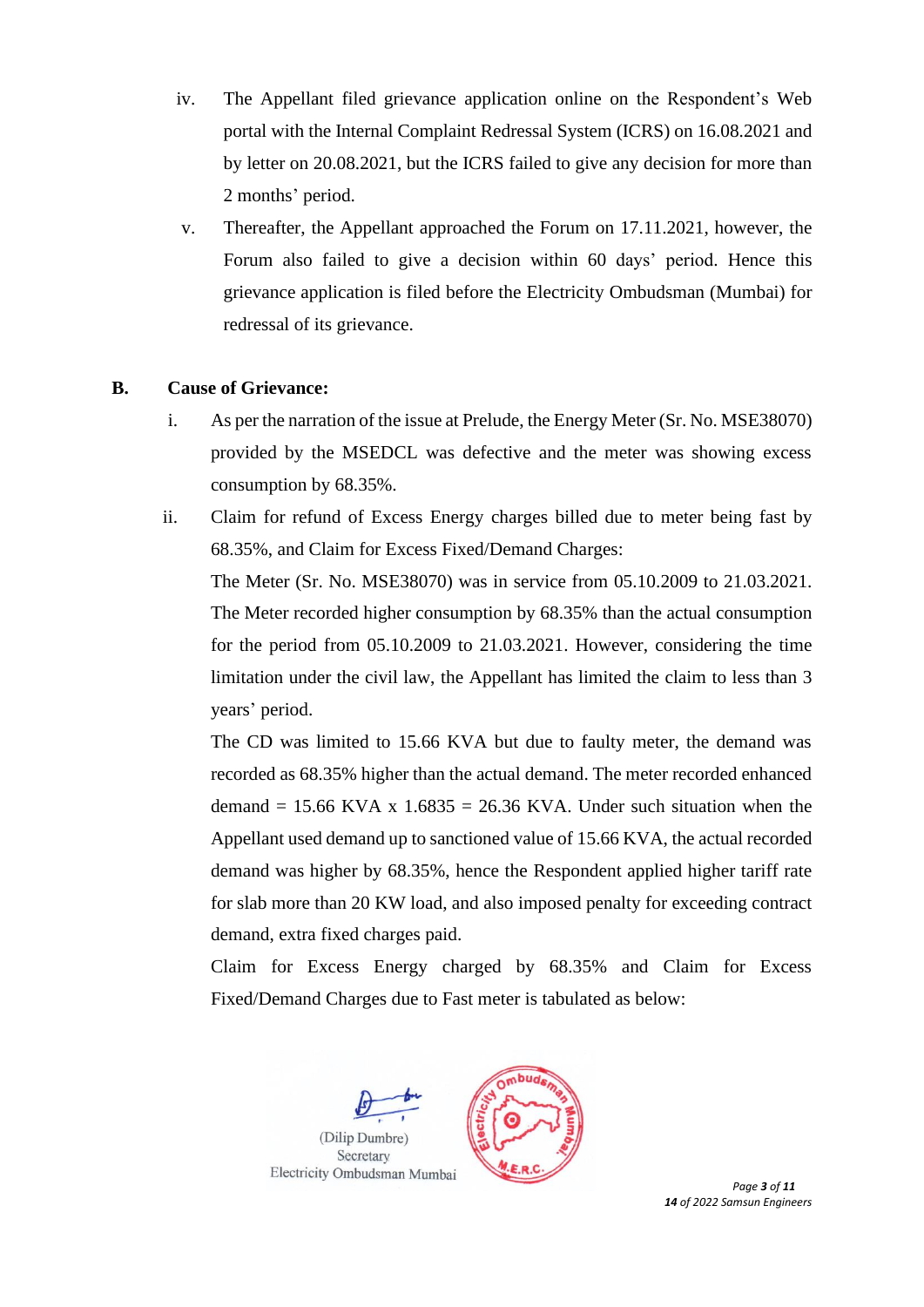| Sr.<br>No. | <b>Description</b>                                         | Cons.(Units)<br>/Rs. |
|------------|------------------------------------------------------------|----------------------|
| 1          | Total consumption from Sep-18 to Jan-21                    | 1,21,194             |
| 2          | excess consumption (121194 x 68.35%)                       | 82,836               |
| 3          | Total Energy charges in Rs. due to meter<br>fast by 68.35% | Rs. 683225/-         |
| 4          | Excess demand charges recovered                            | Rs. 29479/-          |
| 5          | Demand penalty charges billed                              | Rs. 30199/-          |
| 6          | Total Demand Charges levied due to meter<br>fast by 68.35% | Rs. 59678/-          |

iii. The Appellant had planned expansion of the factory and accordingly applied in the month of Sept-2020 to revise SL to 80 HP and CD to 55 KVA vide online application ID 27795327 dated 28.09.2020. Thereafter the load was increased gradually to 53.27 KW till Jan-2021. The load growth pattern is also kept on record. As per the load release letter dated 23.12.2020, the additional load should have been made effective from 1<sup>st</sup> Jan-2021, however the Respondent billed increased CD effective from Feb-2021 onwards and therefore demand penalty was also charged in the month of Jan-2021.

#### C. **Claim for excess 4013 units billed**:

- i. The Appellant has cross checked total number of units billed from March-19 to Jan-21 from meter readings available in the energy bill, and noticed that the Respondent billed excess units by 4013 kWh during this period due to fast metering; details for excess charging are as under.
	- a. Opening meter reading of March-2019 (28.02.2019) =  $80764$  kWh
	- b. Closing meter reading of Jan-2021 (01.02.2021)  $= 180534$  kWh

Difference of the above:  $= 99,770$  kWh

Actual units billed:  $(-) = 1,03,783$  kWh

Excess billed:  $= 4.013$  kWh

Excess amount billed calculated at average unit rate Rs.8.25= Rs.33,107/-





 *Page 4 of 11 14 of 2022 Samsun Engineers*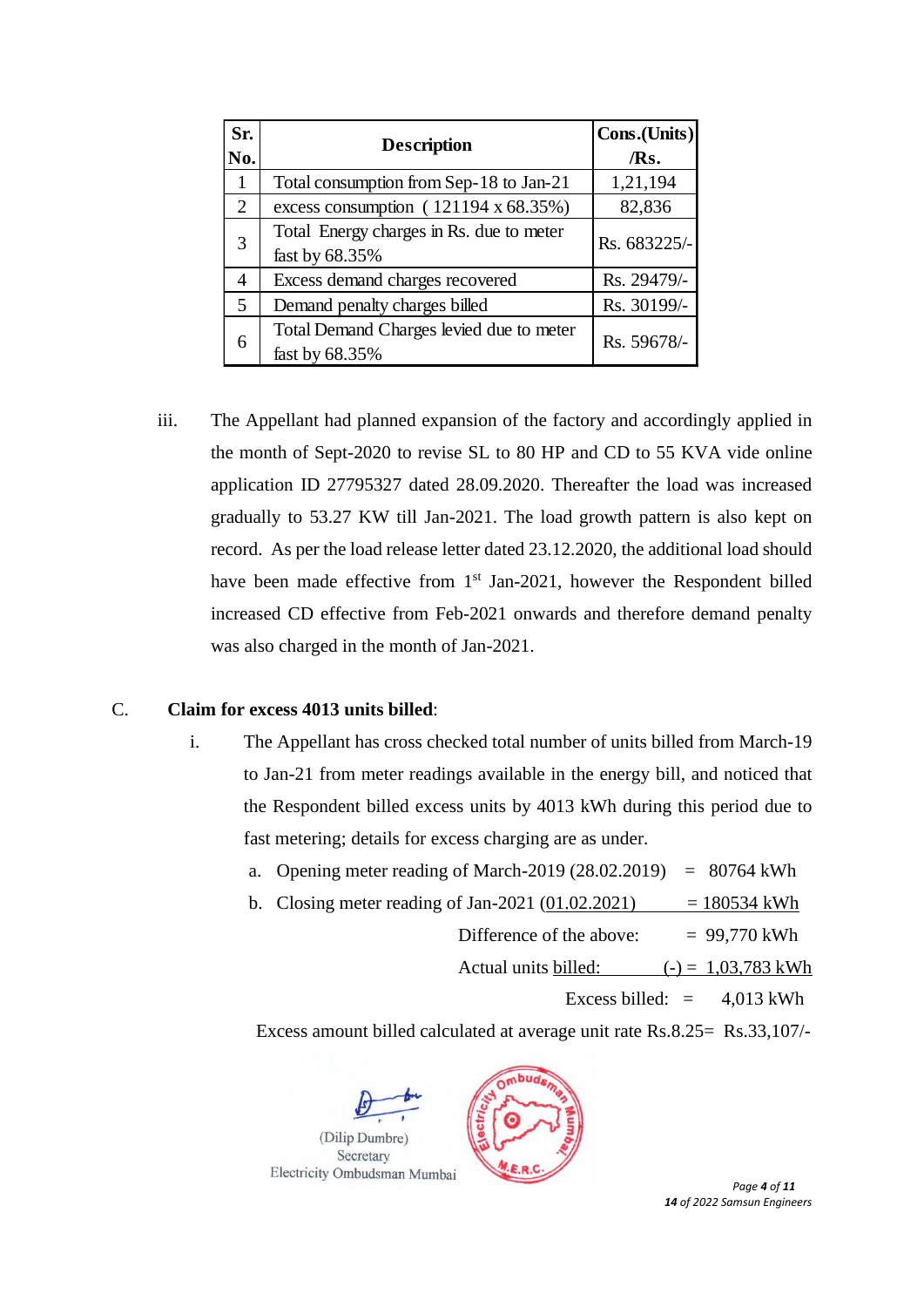## **Claim for Meter Testing fee**:

i. The Appellant paid testing charges of Rs.1038/- for testing of MSEDCL's meter. As the meter was found faulty, the Respondent should refund the testing charges of Rs.1,038/- to the Appellant.

By considering the above issues, the total Claim on MSEDCL is as below:

| Sr.            | <b>Total Claim</b>                                               | Amount |
|----------------|------------------------------------------------------------------|--------|
| No.            |                                                                  | (Rs.)  |
|                | Total Energy charges due to meter being fast by 68.35%           | 683225 |
| $\overline{2}$ | Total Demand Charges levied due to meter being fast by<br>68.35% | 59678  |
| 3              | Excess 4013 Units billed at average unit rate Rs.8.25            | 33107  |
| $\overline{4}$ | Claim for Meter Testing Fee                                      | 1038   |
| 5              | Total                                                            | 777048 |

# **D. Legal provisions:**

- i. The power supply was connected on 05.10.2009, and the meter appeared to be defective from the date of installation. However, the Appellant has restricted its claim of refund for the period of limitation of 3 years applicable under the law of limitation.
- ii. The Respondent recovered excess charges due to fast metering by 68.35%, hence extra amount paid on account of Fixed charges, Energy charges, demand penalty and overbilling on account of difference in meter reading; totaling Rs.7,77,048/- is due for refund. The Appellant appealed to arrange payment of the full amount by RTGS or by cheque instead of credit adjustment in energy bill, as the billing amount is less than Rs.1.0 lakh/month.





 *Page 5 of 11 14 of 2022 Samsun Engineers*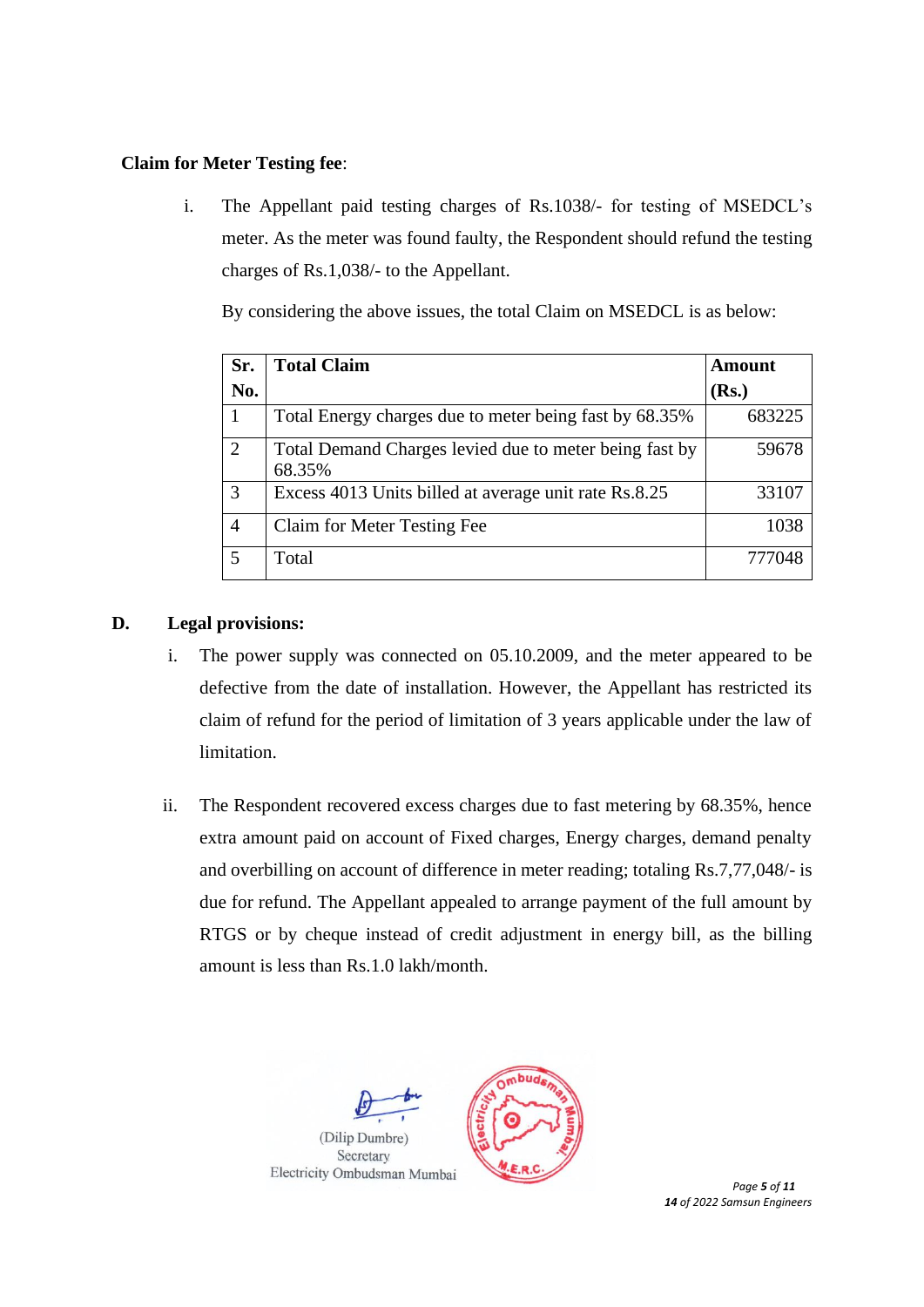- iii. The Appellant also requested to pay back the excess amount collected along with accrued interest as per Section 62 (6) of Electricity Act, 2003 (the Act).
- iv. As per MSEDCL's Commercial Circular No. 39 dated 21.07.2006, it is directed to the Field Officers that if a meter is found defective/abnormal/slow, it should be replaced immediately. After notice of meter being fast by 68.35% as per the test report of MSEDCL laboratory dated 26.02.2021, the meter was replaced with a new meter on.20.03.2021 i.e. after 22 days of notice of fault. Further, the new meter details/Sr. No. has not been reflected in the billing system till May-2021 and in bills from March-2021 to May-2021 issued with zero reading. When meter readings were available after replacing the meter on 20.03.2021, why could the Respondent not issue the bill for 3 months with proper reading, instead of mentioning zero consumption. This is only because of lethargy of the concerned staff/officer of the Respondent.
- v. The energy meter belongs to the electricity distribution company and the responsibility of maintaining it lies solely with the electricity distribution company. In fact, as per Section 18(2) of the Central Electricity Authority (CEA) Regulations 2006, electricity distribution companies should test the meter once every five years and the cost of the same is to be borne by the company. The Respondent never tested the meter at site since the date of installation i.e. year 2009.

## **E. Prayer:**

The Appellant prays that the Respondent be directed

- 1. to refund Rs.7,77,048/- for the period from Sept-2018 to Jan-2021 towards excess amount collected by the Respondent due to fast recording of energy by 68.35%.
- 2. to refund the meter testing charges of Rs.1038/- as the meter was found faulty during testing.





 *Page 6 of 11 14 of 2022 Samsun Engineers*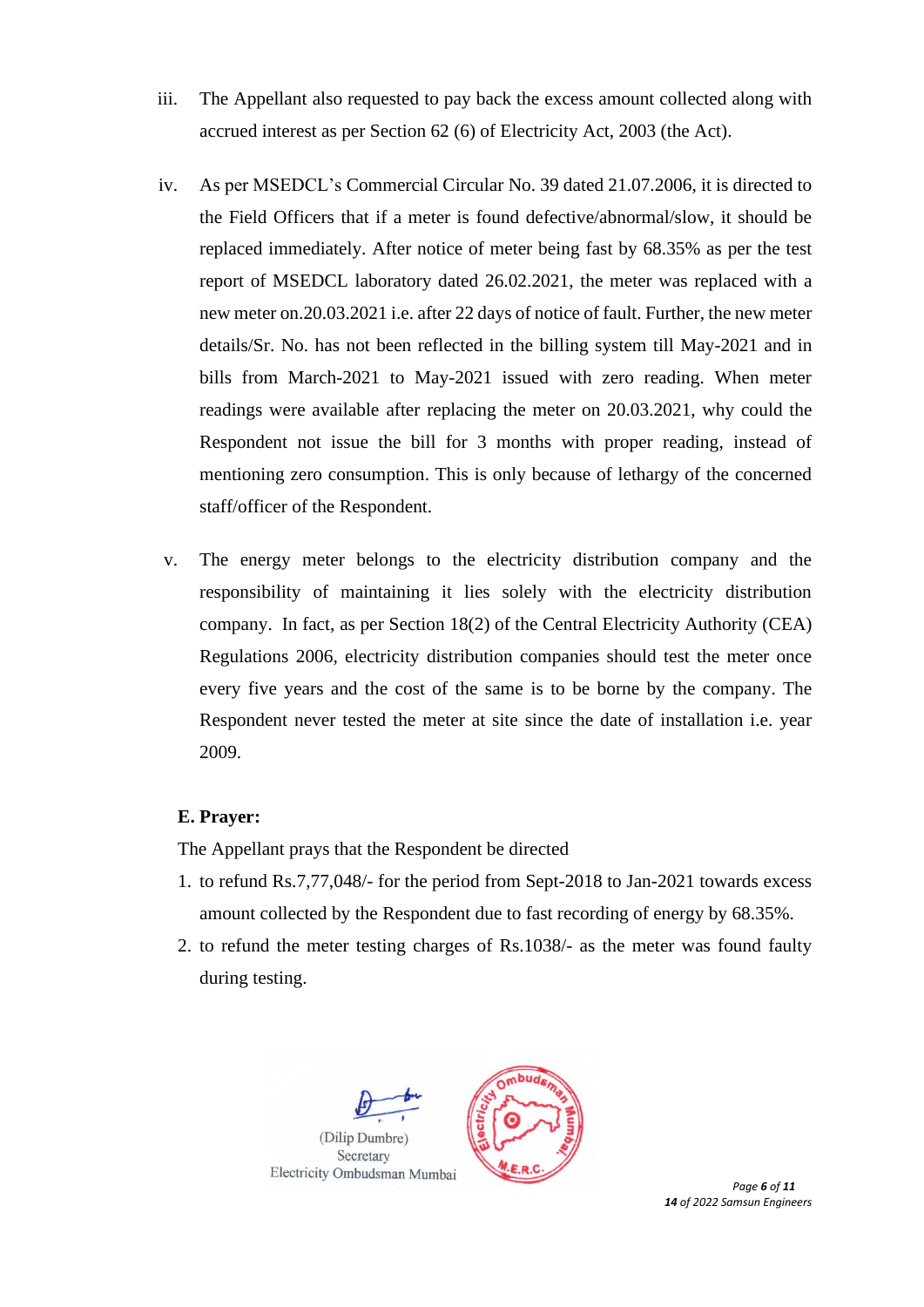- 3. to pay interest as per Section 62(6) of the Act at bank rate on the excess amount collected.
- 4. to compensate by Rs.10,000/- for mental agony, man hours lost for follow up, travelling expenditure etc.
- 3. The Respondent filed its reply by letter dated 25.04.2022 stating in brief as under:
	- (i) The Appellant is an Industrial Consumer (No. 076048011329) from 05.10.2009 with Sanctioned Load of 21 HP at Plot No. B 78, MIDC Malegaon, Sinnar, Nashik. The activity of the Appellant is manufacturing of engineering components.
	- (ii) The Appellant was billed as per actual meter reading till September 2020 and there was no dispute till that point.
	- (iii) The Appellant applied for additional load from 21 HP to 81 HP on 28.09.2020 vide online application No.27795327. The Appellant paid Rs. 53947/- on 03.11.2020 towards extension of load almost after 2 months as per demand notice generated in the system.
	- (iv) The Extension of load was sanctioned from 21 HP to 81 HP as per letter No. 5476 dated 23.12.2020. The Appellant had to complete its wiring and submit the required Statutory Test Report for healthiness of the wiring for releasing the additional load.
	- (v) However, the Appellant itself extended its load in the month of Nov.2020 instead of waiting for the load release, which resulted in overloading of the meter. The meter lost its accuracy due to failure of inner part of the meter, which resulted in the meter running fast due to overloading and / or a possible short circuit in the meter. This was due to unauthorized extension of load by the Appellant even before the load extension Process completion. As per observations from Recorded MR-9 Sheet from Management Data Analysis System for Nov. 2020, the CD was registered to 86.980 KVA. The meter was not of a capacity to cater to such a high bill.



*14 of 2022 Samsun Engineers*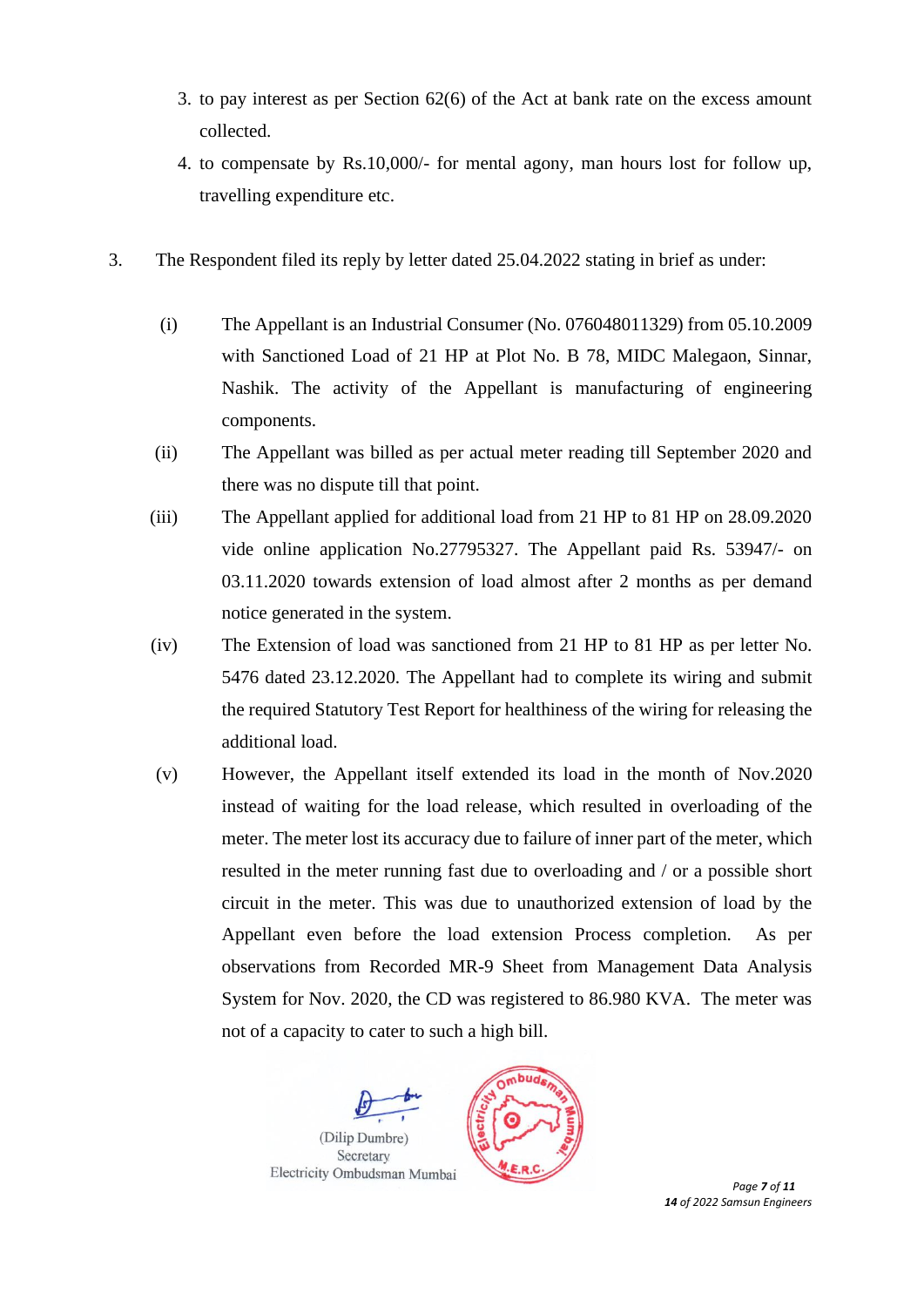- (vi) The meter had no issue or problem for the period from October 2009 to September 2020. The meter problem developed only due to unauthorized extension of load. Hence, the claim for refund towards excess billing from September 2018 onwards is not maintainable. At the most, it is applicable from November 2020 when the meter got overloaded.
- (vii) Regarding the claim for Excess billing of 4013 units: The Respondent was not able to take the reading during lockdown period due to Covid-19 pandemic from March 2020 to May 2020. Therefore, average billing was done for this period. A credit of Rs. 30,112.76 for 4013 units was given to the Appellant in the bill of June 2020.
- (viii) The Respondent is in the process of refund of testing charges of Rs.1038/- which will be done in the next billing cycle.
	- (ix) Limitations:
		- a) After the Appellant`s request application dated 01.03.2021 for correction of energy bill, this office approved the bill revision from November 2020 to January 2021 for Rs. 1,01,976.97 from the date of sanctioned load. The meter was replaced by a new Meter No.09818659 in the month of March 2021.
		- b) The meter was running accurately from the date of installation on 05.10.2009 upto November 2020. It is only because of the Sudden Load Extension from Nov. 2020 onwards, that the meter became faulty being subjected to a load more than its Capacity. Hence it is requested that the Representation of the Appellant be rejected.

4. E-hearing was held on 09.05.2022 through video conference. The Appellant argued in line with its written submissions. The Appellant argued that the Appellant applied for extension of load from 21 HP to 80 HP and CD of 55 KVA on 28.09.2020. The demand notice towards sanctioned load was received, and the Appellant paid the statutory charges on 03.11.2020. Respondent sanctioned extension of load. Thereafter the load was increased gradually to 53.27 KW till Jan-2021. As per the load release letter dated 23.12.2020, the





 *Page 8 of 11 14 of 2022 Samsun Engineers*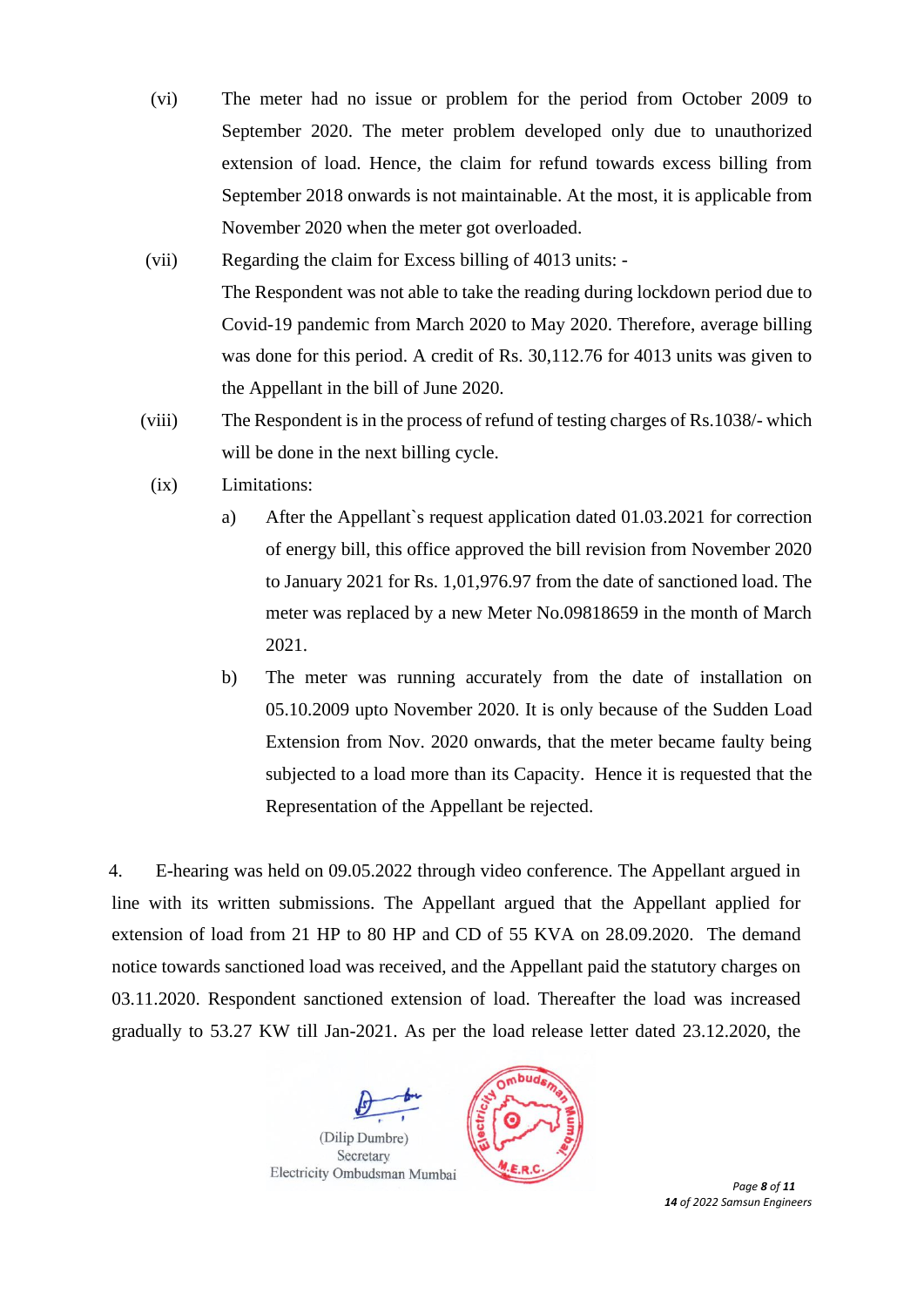additional load should have been made effective from  $1<sup>st</sup>$  Jan-2021, however the Respondent billed increased CD from Feb-2021, onwards and therefore demand penalty was also charged in the month of Jan-2021. It was observed that power consumption was on the higher side. Hence, the Appellant requested the Respondent for testing of the meter on 29.01.2021, and the meter was tested on 26.02.2021. It was found that the meter was fast by 68.35%. The Respondent has recovered excess amount by billing with fast meter. Hence extra amount paid on account of Fixed charges, Energy charges, demand penalty and overbilling totaling Rs.7,77,048/- is due for refund. The meter belongs to the electricity distribution company and the responsibility of maintaining it lies with the electricity distribution company. In fact, as per Section 18(2) of the Central Electricity Authority (CEA) Regulations 2006, electricity distribution companies should test the meter once every five years and the cost of the same is to be borne by the company. The Respondent never tested the meter at site since the date of installation i.e. year 2009. In view of the above, the Appellant prays that the Respondent be directed to refund Rs.7,77,048/- for the period from Sept-2018 to Jan-2021 towards excess amount collected by the Respondent due to fast recording of energy by 68.35% and to refund the meter testing charges of Rs.1038/- as meter was found faulty during testing.

5. The Respondent argued in line with its written reply. The Respondent stated that the Appellant applied for additional load from 21 HP to 81 HP on 28.09.2020. The Respondent argued that the Appellant suo-moto extended its load in the month of Nov.2020, which resulted in overloading of existing meter. The meter lost its accuracy, which resulted meter to start running fast due to overloading and / or short circuit in the meter. As per observation from Recorded MR-9 Sheet from Management Data Analysis System for Nov. 2020, the CD was registered to 86.980 KVA. The meter had no issue for the period from October 2009 to September 2020. The meter problem developed only thereafter due to unauthorized extension of load. Hence, the claim for refund towards excess billing from September 2018 onwards is not maintainable.





 *Page 9 of 11 14 of 2022 Samsun Engineers*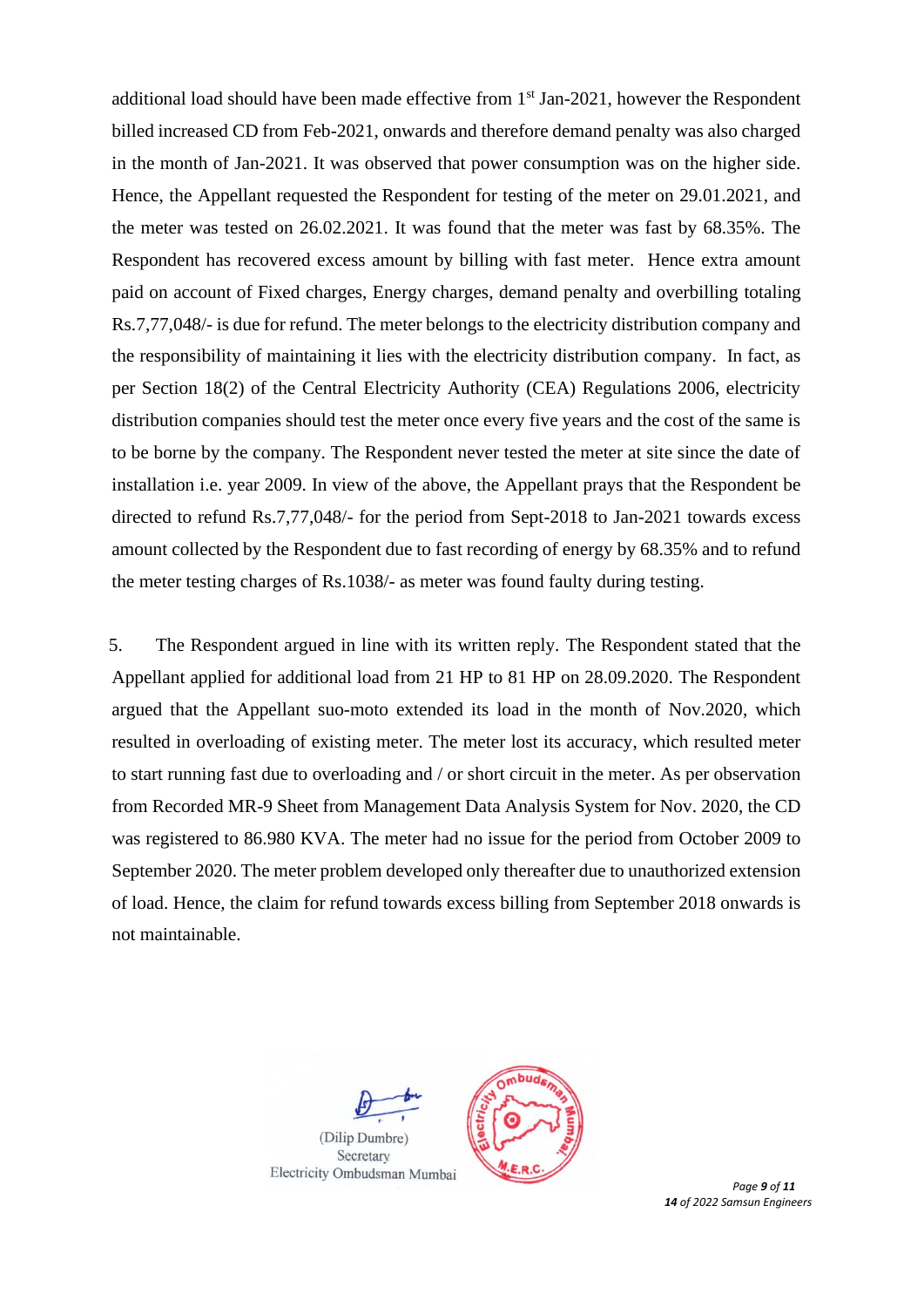6. The Respondent has already revised the bill for three months from December 2020 to February 2021 considering the meter as defective. Thereafter, a new meter was installed. So, nothing remains for revision of bill. Hence, the Respondent prays that the Representation of the Appellant be rejected.

7. The Appellant submitted some additional information on 09.05.2022 as follows. The Test Report of New Machine installation was submitted to the Respondent on 18.12.2020. The load release letter was issued by the Respondent on 23.12.2020. Credit of Rs.1,01,977/ by way of B80 was not received/reflected in any of our electricity bills from Jan-2021 onwards after release of increased load. This needs to be verified by Hon'ble Electricity Ombudsman as claimed by the Respondent. Their contract demand never exceeded 86.980 KVA as claimed by the Respondent. All the bills have been kept on record. Maximum demand reached before release of additional load was 31 & 33 KVA in the month of Dec-2020 & Jan-2021 respectively. The meter with Current Transformer Ratio 50/5 A was good enough to take load upto 36 KVA, and also 20% overloading is permitted without failure of CTs'.

8. Post hearing, it was directed to the Respondent to test the meter in NABL laboratory Nashik along with current transformers in the presence of the Appellant. The Respondent verbally informed that the meter was tested and found in order, however, there is no facility for testing the current transformers at the NABL laboratory.

9. The Appellant vide its letter dated 07.06.2022 informed that the Appellant intends to withdraw the instant Representation No.14 of 2022 by stating as under:

*"During the video conference hearing held, the representative of MSEDCL Nashik agreed to compensate for excessive billing due to fast meter for the period of 3 months, we therefore agree to settle the grievance amicably with MSEDCL by accepting their proposal. In view of the above, we withdraw our grievance application dt.04.02.2022 (E0 Rep. No. 14 of 2022) filed with Electricity Ombudsman, Mumbai and request to close the issue from our end."*





 *Page 10 of 11 14 of 2022 Samsun Engineers*